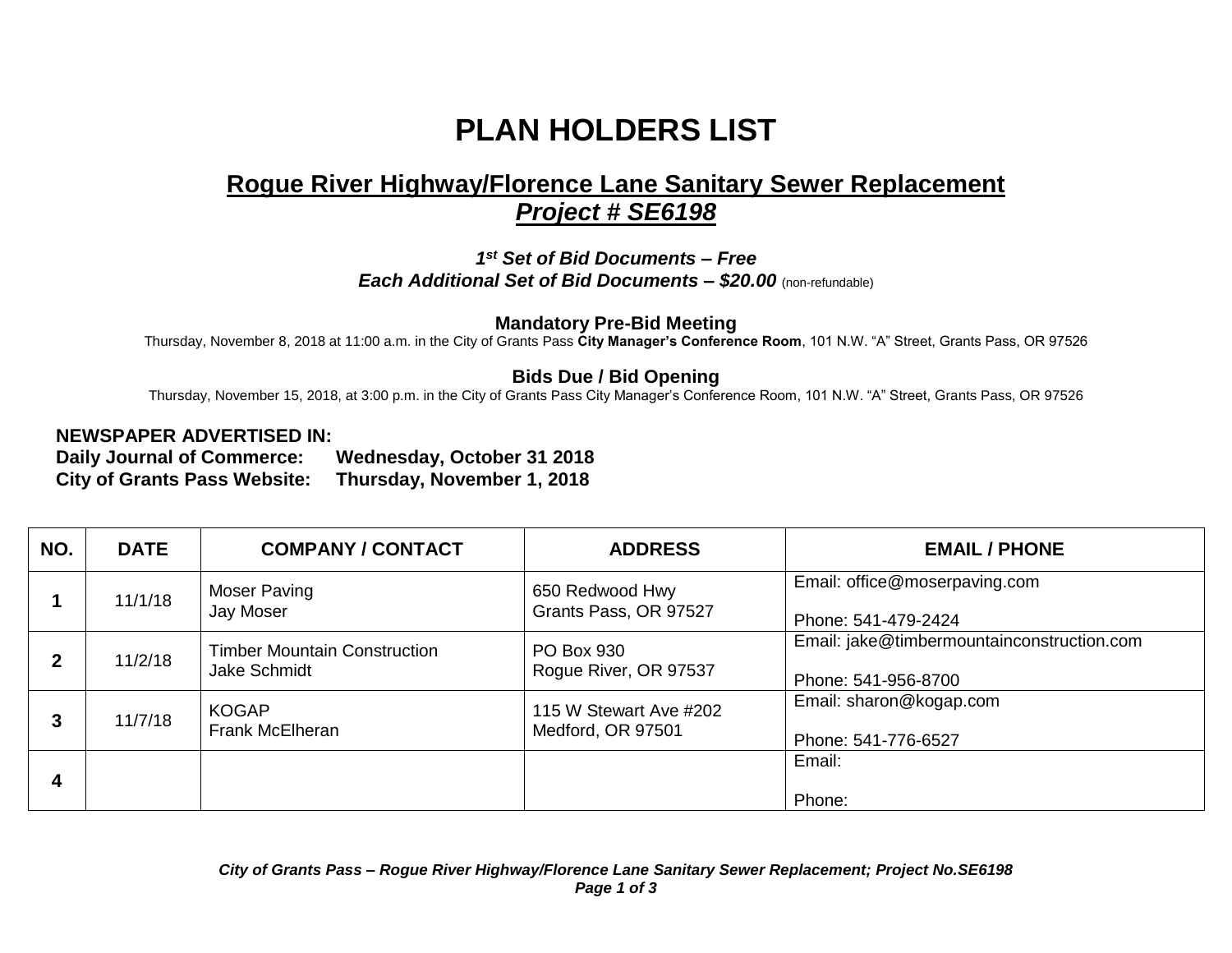| NO.             | <b>DATE</b> | <b>COMPANY / CONTACT</b> | <b>ADDRESS</b> | <b>EMAIL / PHONE</b> |
|-----------------|-------------|--------------------------|----------------|----------------------|
| $5\phantom{.0}$ |             |                          |                | Email:               |
|                 |             |                          |                | Phone:               |
|                 |             |                          |                | Email:               |
| $6\phantom{1}$  |             |                          |                | Phone:               |
|                 |             |                          |                | Email:               |
| $\overline{7}$  |             |                          |                |                      |
|                 |             |                          |                | Phone:               |
| 8               |             |                          |                | Email:               |
|                 |             |                          |                | Phone:               |
| $\mathbf{9}$    |             |                          |                | Email:               |
|                 |             |                          |                | Phone:               |
|                 |             |                          |                | Email:               |
| 10              |             |                          |                |                      |
|                 |             |                          |                | Phone:               |
| 11              |             |                          |                | Email:               |
|                 |             |                          |                | Phone:               |
|                 |             |                          |                | Email:               |
| 12              |             |                          |                |                      |
|                 |             |                          |                | Phone:               |
| 13              |             |                          |                | Email:               |
|                 |             |                          |                | Phone:               |
|                 |             |                          |                | Email:               |
| 14              |             |                          |                | Phone:               |
|                 |             |                          |                | Email:               |
| 15              |             |                          |                |                      |
|                 |             |                          |                | Phone:               |

*City of Grants Pass – Rogue River Highway/Florence Lane Sanitary Sewer Replacement; Project No.SE6198 Page 2 of 3*